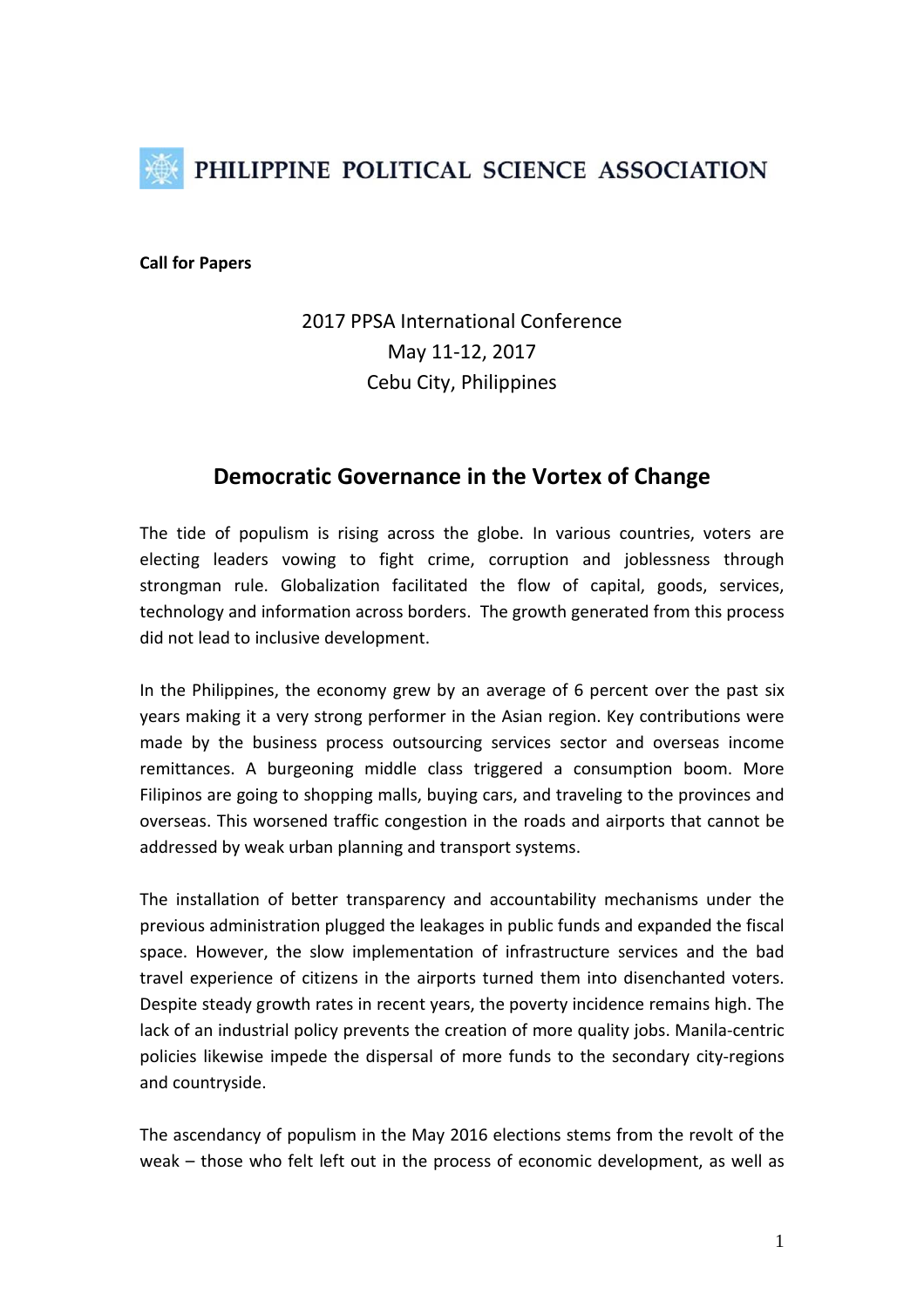those who felt victimized by villains inside and outside government. These voters demanded social safety nets, justice, and clean government to be provided through strongman rule. Ironically, the 1987 Philippine Constitution was crafted in the aftermath of the people's power movement that overthrew the Marcos dictatorship. It was a repudiation of strongman rule. This became the framework for the promotion of democratic elections, due process of law, human rights, media freedom, and civil society participation in governance.

Democracy is not meant to be just on paper. It springs to life through the rigors of practice. Democracy deepens through strong institutions of transparent and participatory governance that hold public officials accountable. It thrives on a culture of tolerance, diversity, and plurality of voices. Amid the rise of populism, the rules of the game are evolving. The theory and practice of democratic governance is now the subject of contestation in a society caught in the vortex of change.

## **About the PPSA**

The Philippine Political Science Association (PPSA) celebrates more than 50 years of path breaking contributions in the systematic study of politics through the professional development of its members and academic advances made in teaching, research, and publications. Through its activities in general and its annual conference in particular, the PPSA has continuously engaged academics, policymakers, civil society leaders, and public intellectuals on topics touching on theoretical and problematic issues in Political Science and allied disciplines.

The official publication of the PPSA is the *Philippine Political Science Journal*. It is an internationally refereed journal and is co-published by Routledge (a division of the Taylor and Francis Group). The journal is included in the Social Sciences Citation Index®.

#### **Conference Topics**

This is an open call for individual papers and panels. The topics may cover but are not limited to the following:

- $\Box$  Global Wave of Populism
- $\Box$  Federalism and Constitutional Reform
- □ Human Rights and Democratic Governance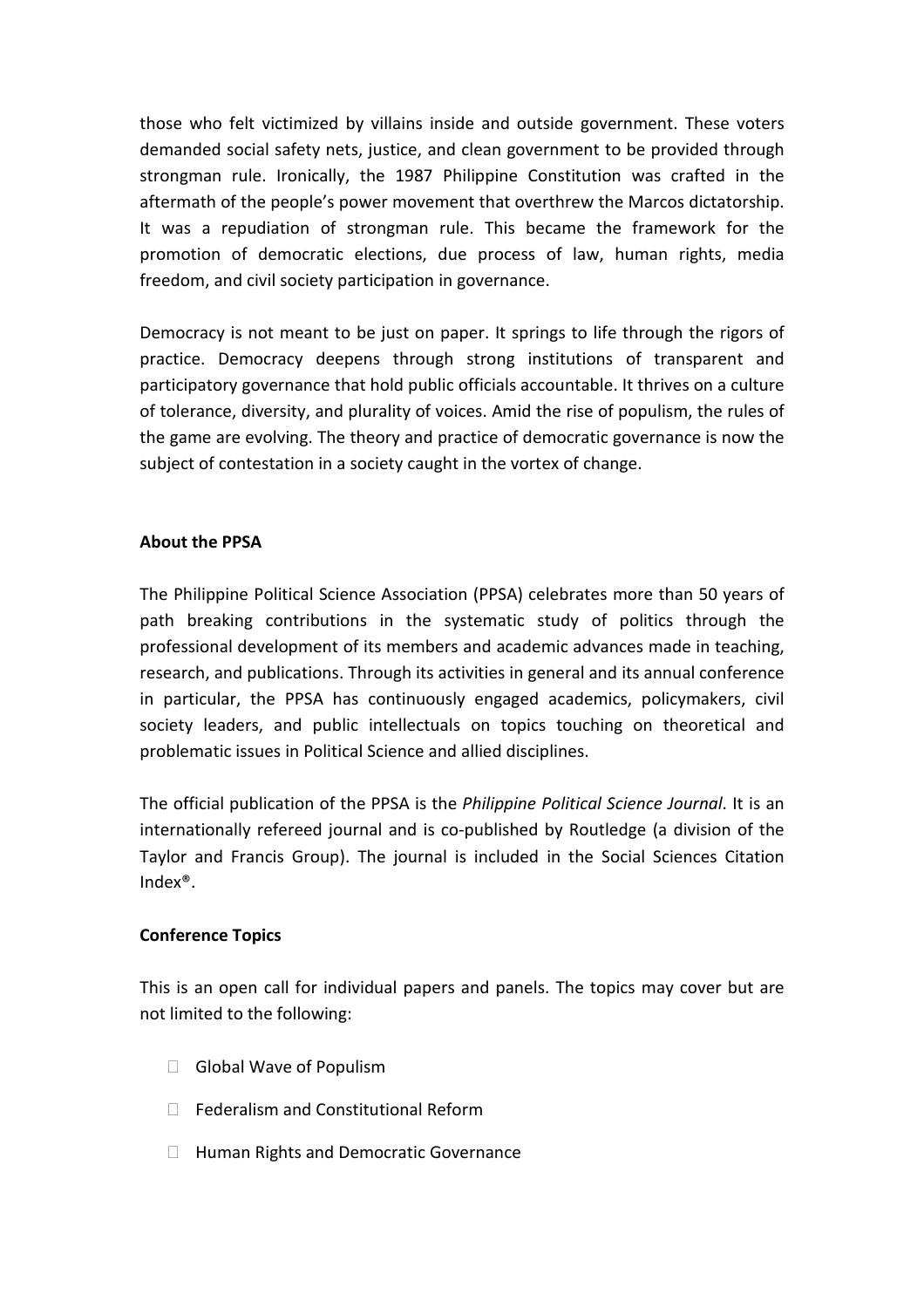- $\Box$  Civil Society and Citizenship
- □ Local Governance and City-Regions
- □ Participatory Planning and Budgeting
- $\Box$  Education and Democratic Citizenship
- □ Conflict Mediation and the Peace Process
- $\Box$  The South China Sea Disputes
- □ Fiscal Reform and Social Safety Nets
- $\Box$  Internet Politics and Social Media
- $\Box$  Political Dynasties and the Middle Class
- □ Political Parties and Electoral Reform
- Gender, Politics and Development
- Globalization and Diaspora
- □ Sustainable Development Goals
- $\Box$  Disaster Risk Reduction and Management
- $\Box$  Dynamics of Philippine Foreign Relations
- Governance, Crime and Corruption
- □ National Security and Transnational Crimes
- $\Box$  Human Security, Climate Change and Regionalism
- □ Methodology for Democracy Assessment
- $\Box$  Pedagogy for Democracy and Social Justice
- □ Other Related Topics

#### **Submission of Proposals**

Those who wish to make a presentation or convene a panel at the conference may send their proposals to [ppsa2017conference@gmail.com.](mailto:ppsa2017conference@gmail.com) The email submission should contain the following heading: paper or panel proposal for the PPSA 2017 conference.